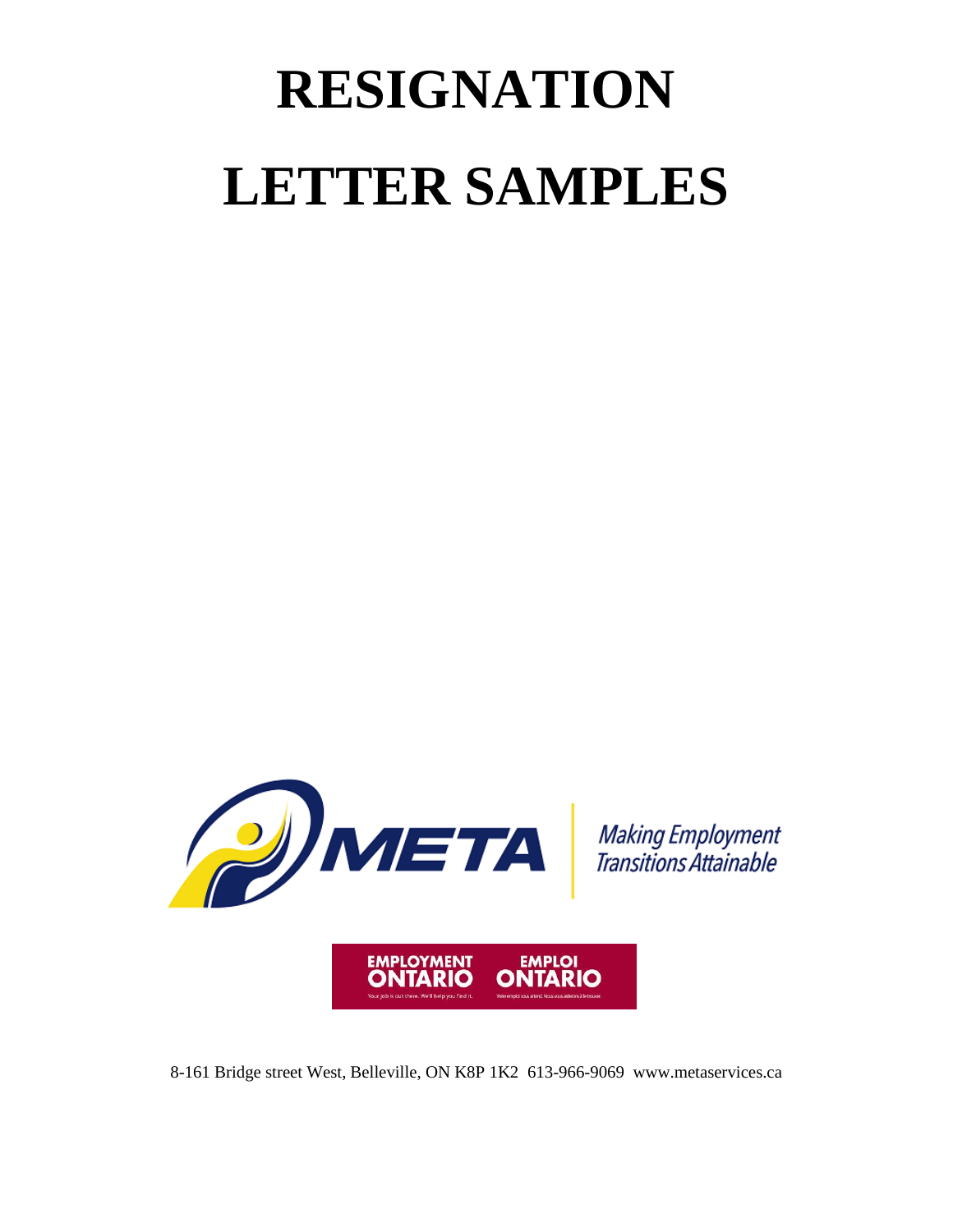## **General Purpose Resignation Letters:**

Date

Dear (Manager's name),

Please accept this letter as notification that I am leaving my position with (Company's name) effective (Date).

I appreciate the opportunities I have been afforded at (Company name) along with your professional guidance and support. I wish you and the company success in the future. Please let me know what is expected of me concerning my final work schedule, accrued vacation leave, and employee benefits.

If I can be of any assistance during this transition, please let me know.

Sincerely,

(Name) (Job Title)

## **Accepting a Position with Another Company:**

Date

Dear (Manager's name),

I am writing to officially tender my resignation from (Company name) effective (Date). Working for (Company name) has been an amazing learning experience and I could not have asked for a better group of colleagues. I have grown in many ways during my time here and I appreciate the support provided to me by (Company name).

I will be accepting a position as (Name of position) with (Company name). While I will miss my colleagues here at (Company name), I feel that it is a time for new challenges and experiences. Please be assured that I will complete any outstanding work prior to my departure and the transition will be handled professionally to ensure no internal or external problems.

If you have any questions, I will be happy to discuss my decision with you further.

Best wishes,

(Name) (Job Title)

**Request Shorter Notice Period:**



Updated 2019